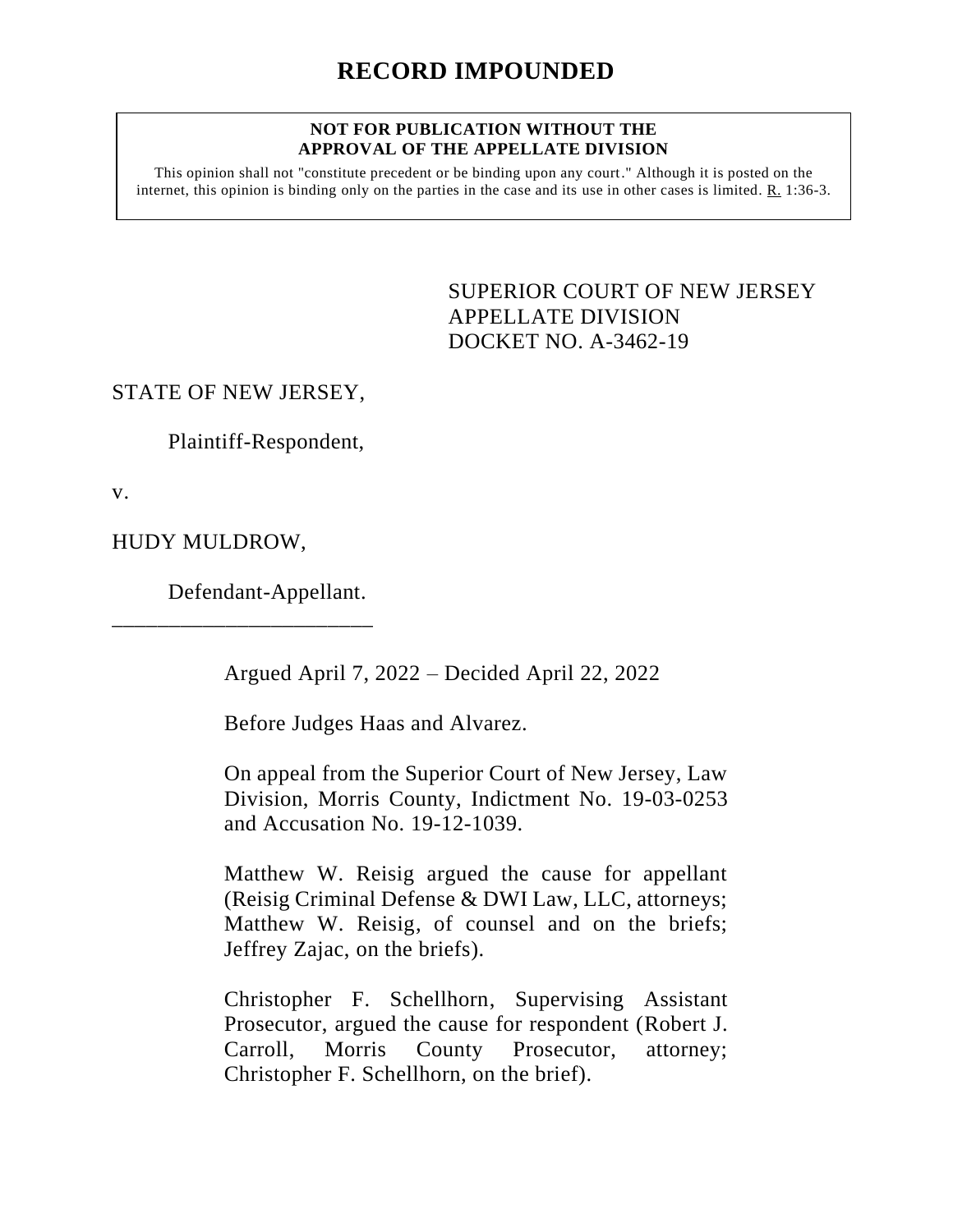## PER CURIAM

On the morning of May 17, 2018, defendant Hudy Muldrow crossed three westbound lanes on Route 80 towards an "official use only" point to make an illegal U-turn so he could join eastbound traffic while driving a bus carrying thirty-eight children and six adults on a school trip. The bus collided with a dump truck traveling westbound; one student and a teacher were killed. Many others, including the truck driver, were seriously injured.

On December 23, 2019, defendant entered a guilty plea to two counts of second-degree vehicular homicide, N.J.S.A. 2C:11-5(a), five counts of fourthdegree assault by auto resulting in bodily injury, N.J.S.A.  $2C:12-1(c)(1)$ , one count of third-degree endangerment of the thirty-eight children on the bus, N.J.S.A. 2C:24-4(a)(2), and one count of disorderly persons assault by auto, N.J.S.A.  $2C:12-1(c)(1)$ .<sup>1</sup> The State agreed to recommend an aggregate sentence of ten years' imprisonment as follows: on the vehicular homicide, two concurrent five-year terms subject to eighty-five-percent parole-ineligibility, in accordance with the No Early Release Act (NERA), N.J.S.A. 2C:43-7.2(a); five concurrent one-year terms for each assault by auto conviction to be served

<sup>&</sup>lt;sup>1</sup> The plea agreement required the State to dismiss twenty-one indictment counts of fourth-degree assault by auto. Defendant waived his right of indictment as to third-degree child endangerment; thus he pled guilty to an accusation.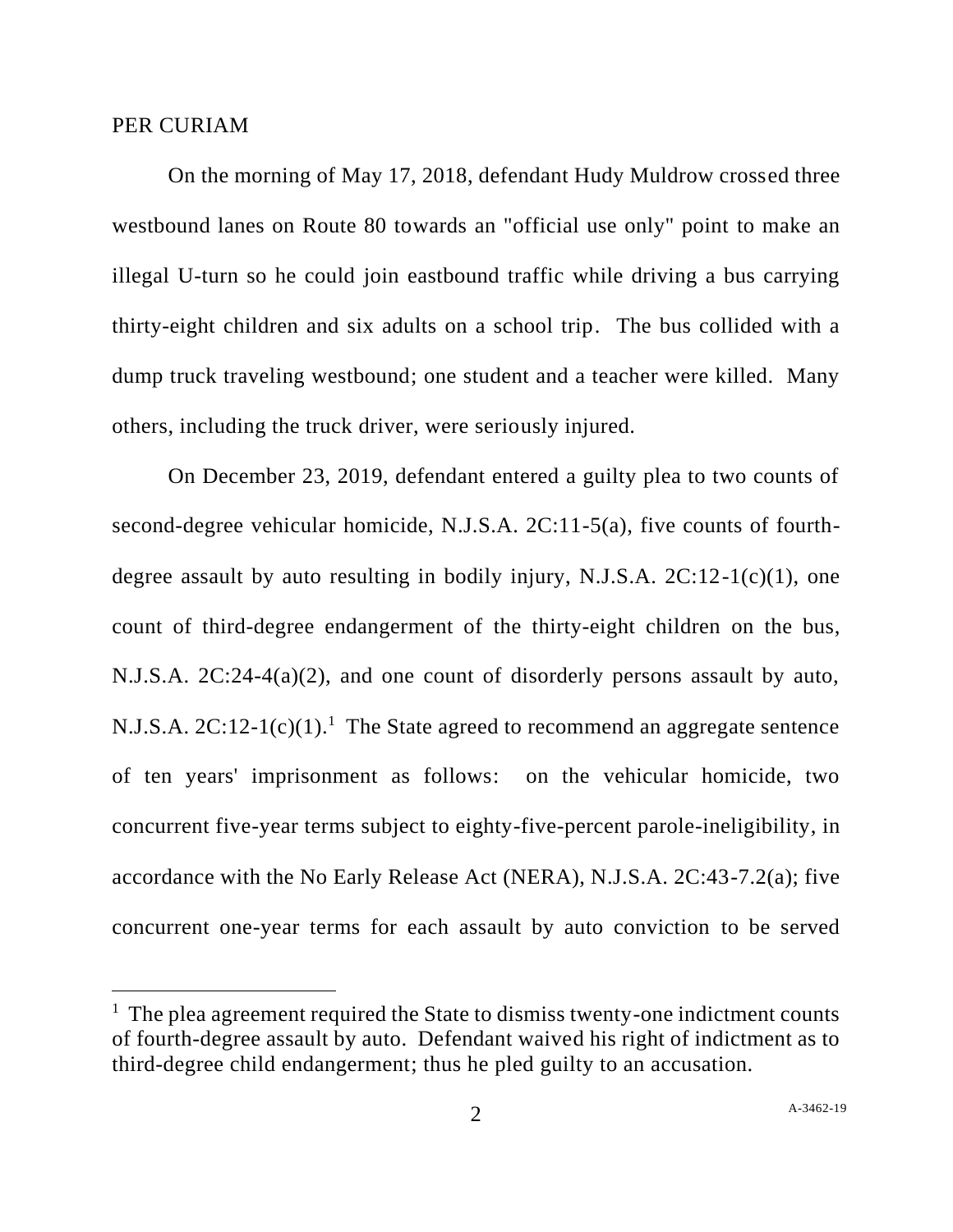consecutive to the vehicular homicide sentences; and one consecutive four-year term of imprisonment for the child endangerment.<sup>2</sup>

The judge sentenced defendant accordingly on February 26, 2020, after a cogent discussion of the statutory aggravating and mitigating factors, and the reasons the aggravating factors slightly outweighed the mitigating. The judge also found that consecutive sentences were appropriate in light of defendant's significant recklessness in causing the accident and the numerous victims. Defendant now appeals, claiming the sentence is excessive. We affirm.

On appeal, defendant raises the following point:

## THERE ARE MULTIPLE EXAMPLES OF THE TRIAL COURT'S ABUSE OF DISCRETION WHICH RESULTED IN AN EXCESSIVE SENTENCE THAT SHOCKS THE JUDICIAL CONSCIENCE.

Before imposing sentence, the judge reviewed defendant's history and personal circumstances. Defendant was seventy-seven years old when the accident occurred, had no criminal history, and was not under the influence at the time of the crash. His driving record included eight speeding citations, many of which dated back a number of years, two prior motor vehicle violations for

<sup>&</sup>lt;sup>2</sup> The amended judgment of conviction should be further amended to clarify that the concurrent assault by auto terms overall added only a year to the aggregate sentence. The total aggregate sentence was ten years' imprisonment.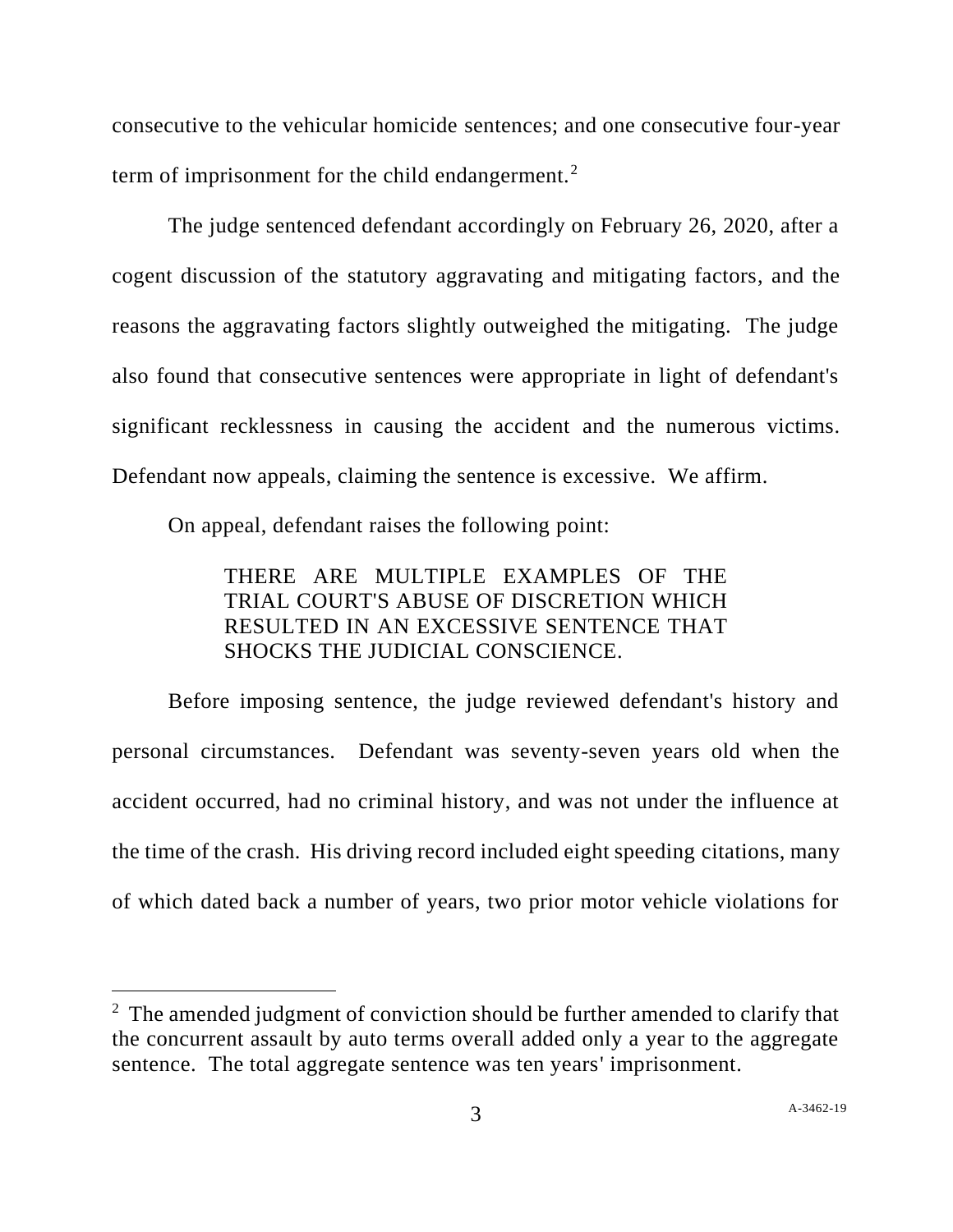improper turns, a very old driving while suspended conviction, and a careless driving charge. The judge also noted prior suspensions of defendant's commercial driver's license resulting from his failure to meet certain medical qualifications.

The court found aggravating factor two, the gravity of the harm, N.J.S.A.  $2C:44-1(a)(2)$ , applied with regard to the child endangerment conviction. The harm done to the victims, both physical and mental, certainly exceeded the statutory elements of the offense; thus the finding was not double-counting. See State v. A.T.C., 454 N.J. Super. 235, 254-55 (App. Div. 2018) ("A court . . . does not engage in double-counting when it considers facts showing defendant did more than the minimum the State is required to prove to establish the elements of an offense."). The court also found aggravating factor three, the risk of reoffense, N.J.S.A. 2C:44-1(a)(3), based on defendant's driving record, which included a reckless driving offense on March 28, 2018, immediately before this incident. Defendant's "extremely reckless" conduct in this case, which far exceeded simply failing to maintain a lane and causing an accident by an improper turn, supported aggravating factor three. The judge opined that it was "difficult to imagine the operation of a vehicle with [a] greater degree of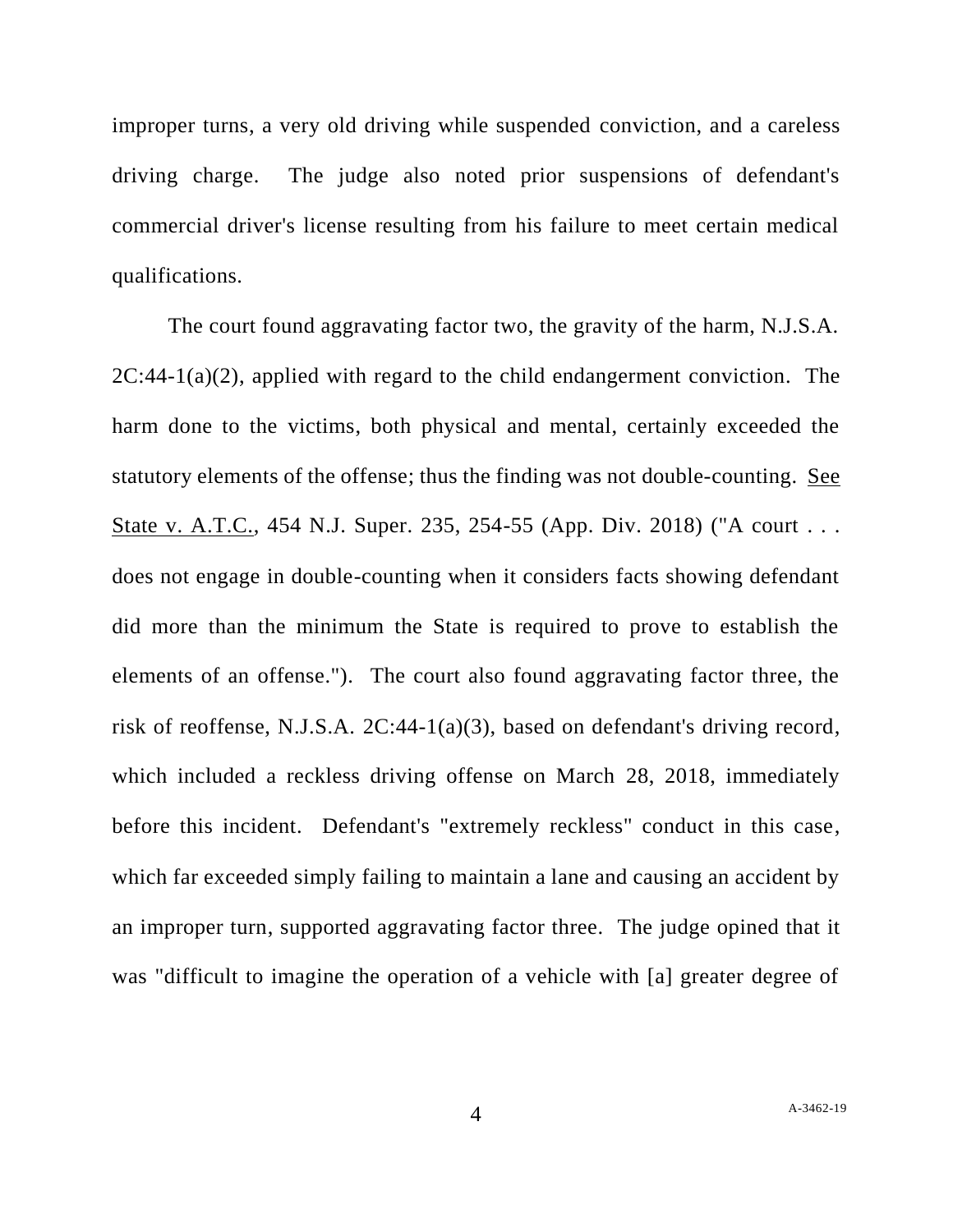recklessness." Regardless, the court afforded aggravating factor three only slight weight.

The court found aggravating factor nine, N.J.S.A. 2C:44-1(a)(9), for essentially the same reasons as supported aggravating factor three, in addition to the very strong need for general deterrence. Defendant's position as a school bus driver made this consideration particularly important.

Finally, the judge found mitigating factor seven, N.J.S.A. 2C:44-1(b)(7), because this was, after a blameless life, defendant's first encounter with the criminal justice system. He gave mitigating factor seven "fairly significant weight."

The judge explained in detail the reasons he rejected other aggravating and mitigating factors. Overall, his focus was on the fact that, despite defendant's innocent intent in attempting an illegal U-turn across three lanes of traffic on a busy highway while driving a busload of eleven- and twelve-yearold children, doing so ignored the likelihood of harm. Furthermore, the judge was not entirely satisfied that defendant understood and accepted the horrific consequences of his driving on that day.

The judge considered other mitigating factors defendant proposed to conflict with his findings as to aggravating factors three and nine. In any event,

5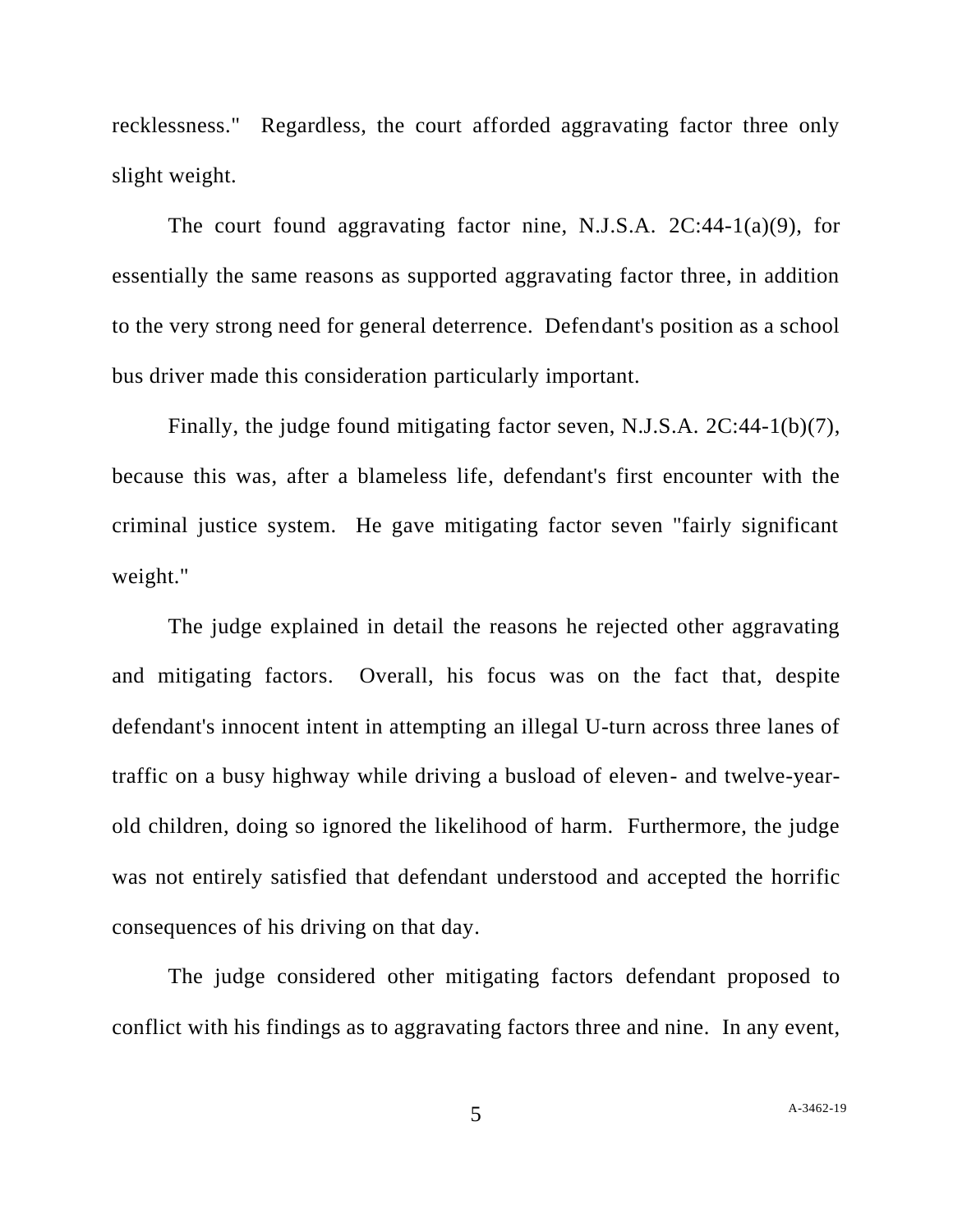because of the weight he accorded each factor, he concluded that the aggravating factors slightly outweighed the mitigating. Although the negotiated term was "severe," it was "appropriate" in light of the two deaths and the injuries inflicted upon a great number of victims. With regard to the child endangerment, since aggravating factor two applied, the aggravating factors preponderated.

Before the judge, and again on appeal, defendant asserts that it was error to find a risk of reoffense because defendant will never drive again. Furthermore, he claims that aggravating factor three was without foundation, and mitigating factors eight (that defendant's conduct is the result of circumstances unlikely to recur), N.J.S.A. 2C:44-1(b)(8), and nine (that the character and attitude of defendant indicates he is unlikely to reoffend), N.J.S.A. 2C:44-1(b)(9), should have been applied. Defendant argues that the judge would have reduced his sentence had he found mitigating factors eight and nine and refused to find aggravating factor three.

Defendant posits that given his age, consecutive sentences should not have been imposed. He also advances the theory that the vehicular homicide statute itself limits driving while intoxicated (DWI), and only DWI, as the most reckless driving conduct included within the offense, because the statute creates a rebuttable presumption with regard to DWI. He draws from that rebuttable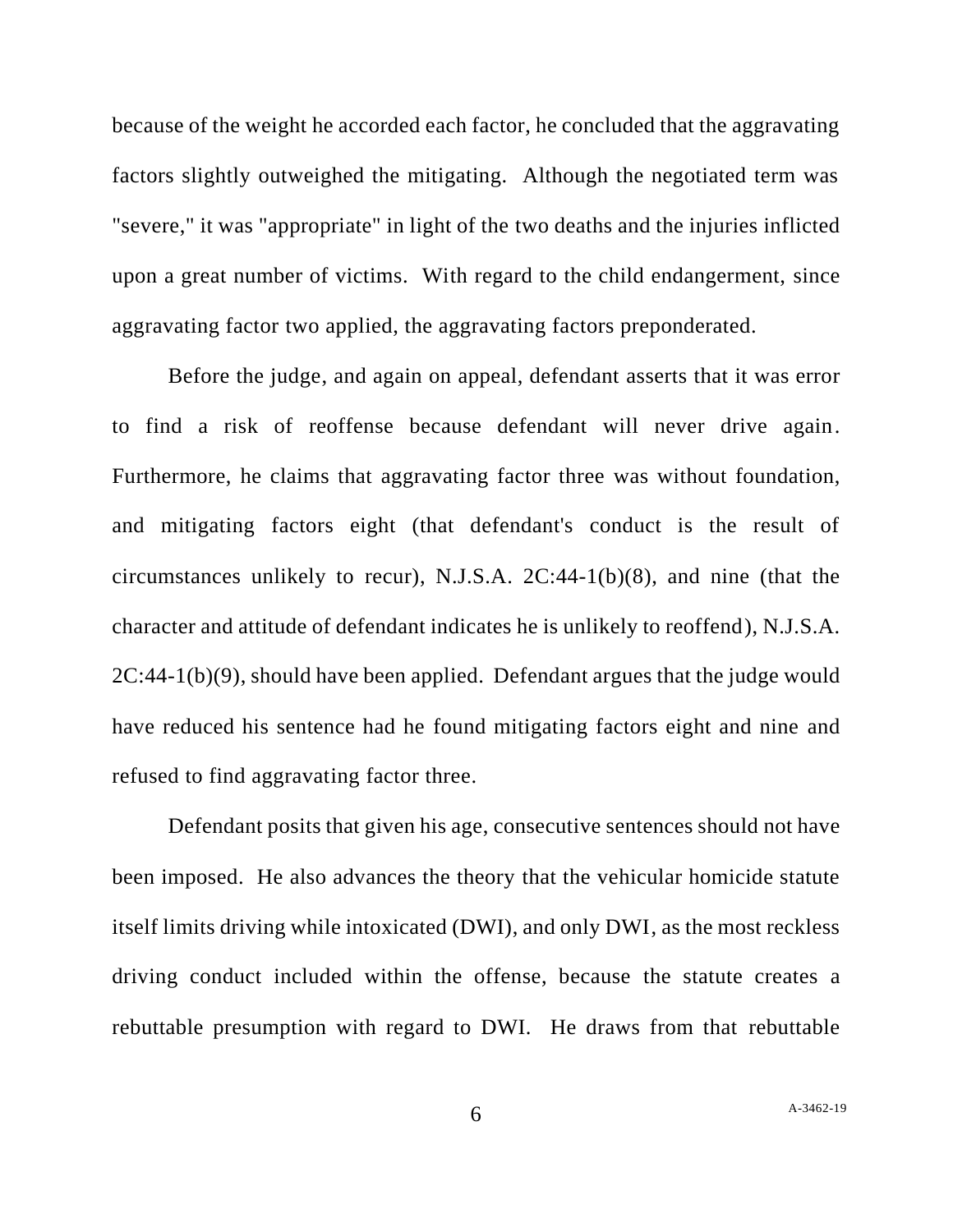presumption the notion that anything less than DWI does not constitute the most severe form of recklessness, and that therefore the judge's findings with regard to the aggravating and mitigating factors were erroneous, as were the consecutive sentences.

The court's findings with regard to aggravating and mitigating factors, however, were supported by the evidence as well as the law. Additionally, the negotiated term is presumptively reasonable. State v. Fuentes, 217 N.J. 57, 71 (2014) (explaining that a negotiated sentence is presumptively reasonable and should be affirmed unless it does not comply with the sentencing code). The plea agreement here struck a difficult balance between the unusual nature of the event and the character of defendant: a horrific vehicular homicide caused by, as the judge said, "extreme recklessness" on the one hand, and defendant's previously blameless life on the other.

The court's finding of aggravating factor three is not improper because the factor can include an evaluation of more than just a defendant's criminal history. State v. Locane, 454 N.J. Super. 98, 125 (App. Div. 2018). The risk of reoffense was appropriately assessed in light of defendant's prior driving record, which included a reckless driving citation weeks before this incident. Once the judge